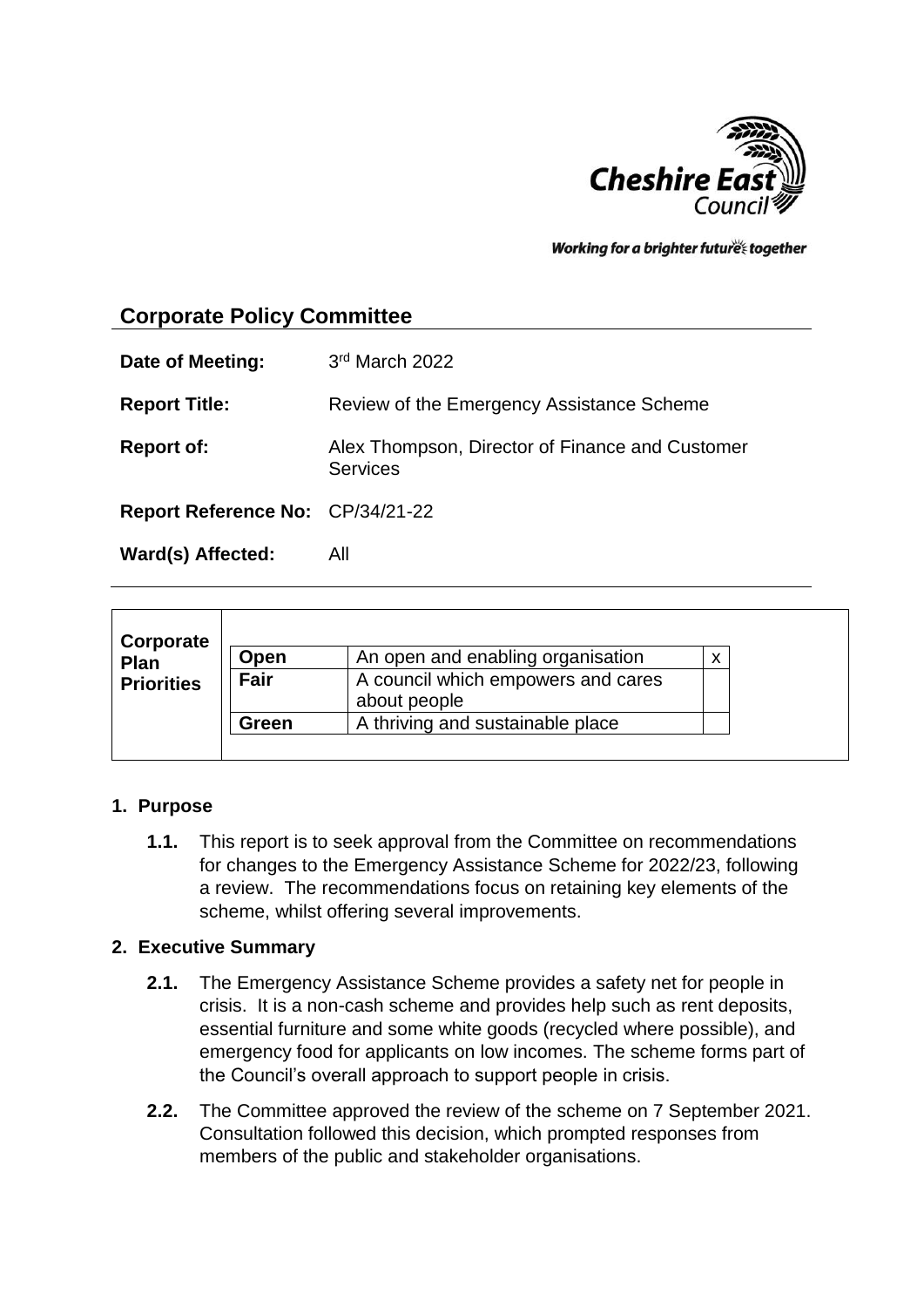**2.3.** The majority of respondents agreed with the proposed changes to the scheme. Subject to approval of the recommendations the scheme will continue, with amendments being implemented from 1 April 2022.

# **3. Recommendations**

## **3.1. To approve the Emergency Assistance Scheme with the following changes from 1 April 2022:-**

- $\triangleright$  To allow for discretion in applying the current limit of only one Emergency Assistance award per 12 month period; enabling further support to be provided in exceptional cases.
- $\triangleright$  To provide supermarket vouchers in addition to the existing process of referrals to food banks for those in food crisis.
- $\triangleright$  To extend the Scheme to provide utility vouchers to those in fuel crisis.

And:

 $\triangleright$  To confirm that the scheme will remain non-cash based to reduce the risk of abuse.

# **4. Reasons for Recommendations**

- **4.1.** It is over four years since the last review of the Emergency Assistance scheme and the scheme needs to respond to changing demand and priorities, particularly in relation to food and fuel poverty, and to ensure it is meeting the needs of those seeking assistance, as well as the wishes of the Council taxpayers.
- **4.2.** Following the feedback received (see section 6) the scheme is generally meeting needs and delivering essential support to those most vulnerable and in need so only minor changes are required.
- **4.3.** As individuals can face many varied and multiple challenges, it is important that the scheme continues to be flexible and responsive, signposting to other services applicants may require, whether they receive support under the scheme or not.

# **5. Other Options Considered**

- **5.1.** The scheme could remain unchanged however it would be unable to meet changing demands particularly in relation to food and fuel poverty.
- **5.2.** The scheme is not a statutory service so could end. However this would be detrimental to those residents most in need, failing to provide support as a safety net. By providing help and support early it reduces the risk of the need for more costly support for those whose lives are broken by poverty.
- **5.3.** The scheme could be merged with other crisis support services and the budget transferred. This option is not preferred as, although there is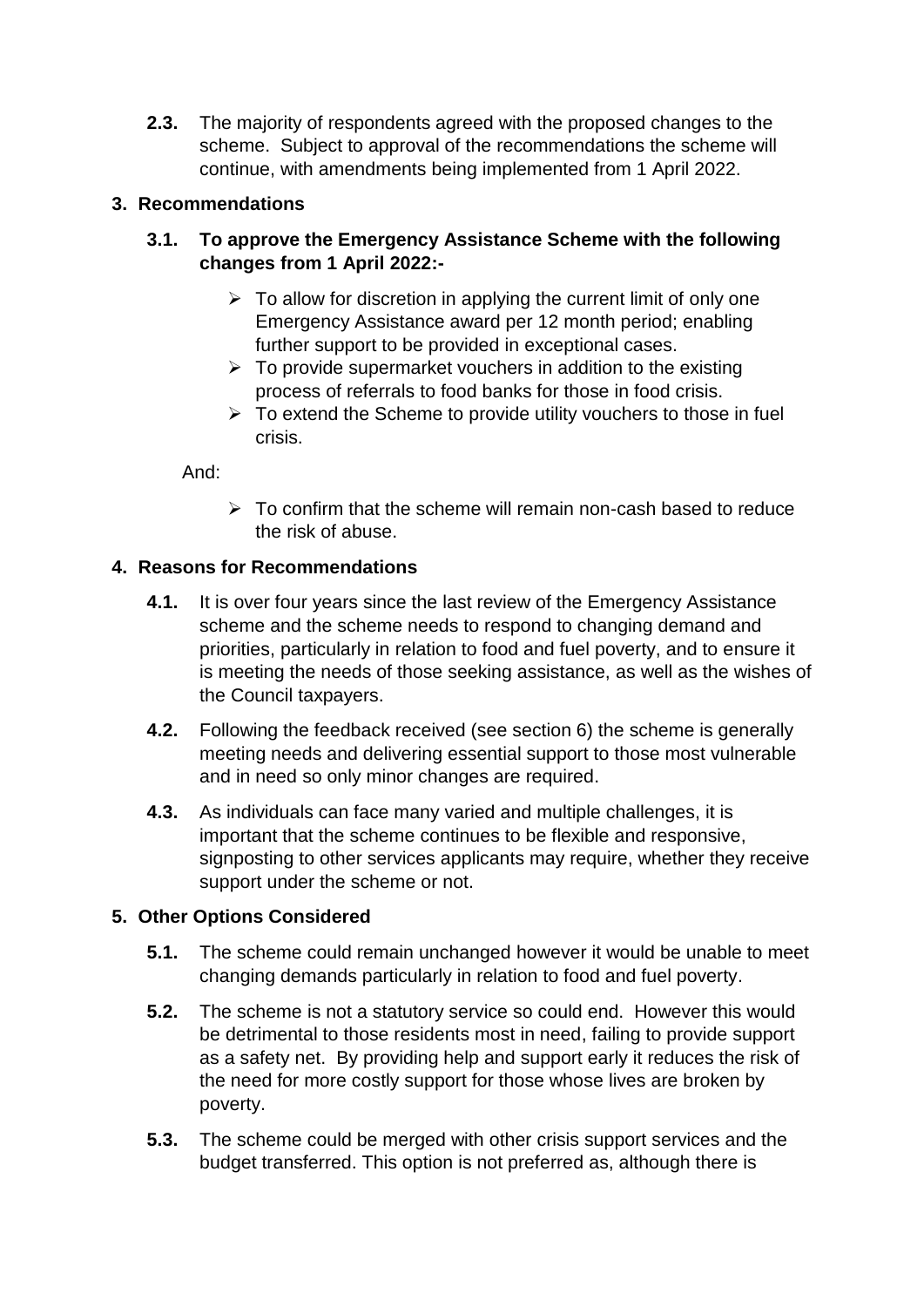commonality across schemes, it was felt this scheme works very well as a stand-alone option.

| <b>Option</b>                                             | <b>Impact</b>                                                                                                                                                           | <b>Risk</b>                                                                                                                                                                                                                   |
|-----------------------------------------------------------|-------------------------------------------------------------------------------------------------------------------------------------------------------------------------|-------------------------------------------------------------------------------------------------------------------------------------------------------------------------------------------------------------------------------|
| Do nothing                                                | Some customers will<br>struggle to meet food<br>and utility costs                                                                                                       | Increase in number of<br>vulnerable customers<br>struggling to meet<br>food and / or utility<br>costs and turning to<br>the Council for more<br>costly support                                                                |
| Scheme could end                                          | Increase in poverty                                                                                                                                                     | Larger number of<br>vulnerable customers<br>will struggle to meet<br>food and / or utility<br>costs and turning to<br>the Council for more<br>costly support without<br>a local welfare safety<br>net                         |
| Merge the scheme<br>with other crisis<br>support services | The current scheme<br>works well and<br>supports those at risk<br>of crisis as a local<br>welfare safety net to<br>try and prevent<br>customers presenting<br>in crisis | The current scheme<br>supports those at risk<br>of crisis, if merged<br>with Crisis schemes<br>customers may not<br>apply believing they<br>must be in crisis which<br>could result in the<br>need for more costly<br>support |

## **6. Background**

- **6.1.** Following the Welfare Reform Act 2012 discretionary Social Fund Crisis Loans and Community Care Grants administered by DWP were abolished and funding was transferred to local authorities to provide local support.
- **6.2.** Cheshire East established the Emergency Assistance scheme in April 2013 to support vulnerable people facing immediate hardship, following a crisis or disaster, to prevent homelessness, and to keep families together and safeguard vulnerable people.
- **6.3.** The scheme provides rent deposits, furniture, and white goods (recycled where possible) and emergency food (through local food banks where possible). However, other support considered necessary may be provided, such as help with removals. Unlike the former crisis loans and community care grants administered by the DWP, it does not provide cash.
- **6.4.** A summary of the qualifying criteria for the current scheme is as follows:-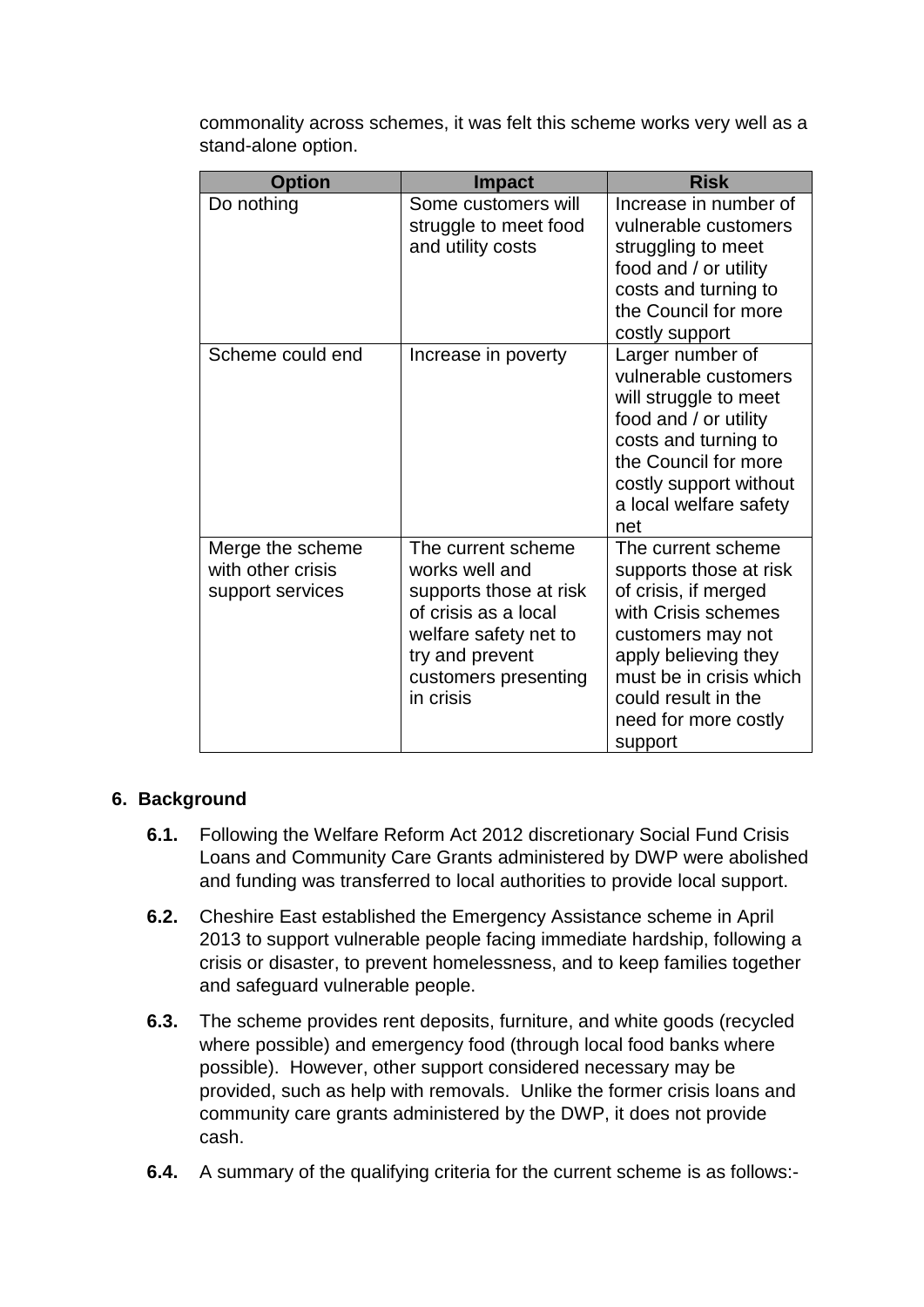- Claims will be considered from those living in Cheshire East or moving to the borough as they have a connection to the area
- Applicants must be considered vulnerable, but this will be determined on a case-by-case basis.
- They must be in receipt of state benefits or are eligible to receive them or on a low wage and unable to get help from friends or family
- Applicants are expected to work with the team to find ways to resolve the problems that have caused the need for Emergency Assistance help
- Support will help:
	- o In emergencies with essential items or food
	- o Keep or retain a home such as rent deposits, furniture and white goods
- Applicants can normally get Emergency Assistance support for a maximum of 1 emergency and 1 urgent housing situation in any 12 month period but may be more frequent in exceptional circumstances
- Further advice and signposting will be provided to all those applying regardless of whether the application is allowed.
- **6.5.** A review of the current scheme was approved by Corporate Policy Committee on 7th September 2021. The review was undertaken, informed by a public consultation, (see section 6) to seek views on the eligibility criteria and the types of support allowed and to establish if the Scheme continued to meet the need of our most vulnerable customers.
- **6.6.** In addition, in line with the Customer Experience Strategy a wider review is underway to consider the customer journey for those facing an emergency. The review is considering the range of Council and partner services available to those in crisis, the ease with which that support can be accessed, any duplication of effort or gaps in provision, ensuring that these provide a coherent package of advice and support.

# **7. Consultation and Engagement**

- **7.1.** A formal review was undertaken between 26 October 2021 and 3 January 2022 seeking views from the public on the scheme and potential changes.
- **7.2.** This was promoted on the Council's web site, social media channels and with key stakeholders. Details were provided for customers during contact about Emergency Assistance during this period and emails sent to previous applicants inviting them to express their views.
- **7.3.** A total of 171 completed response were received. The respondents covered a range of:
	- Ages
	- Gender
	- Ethnic origins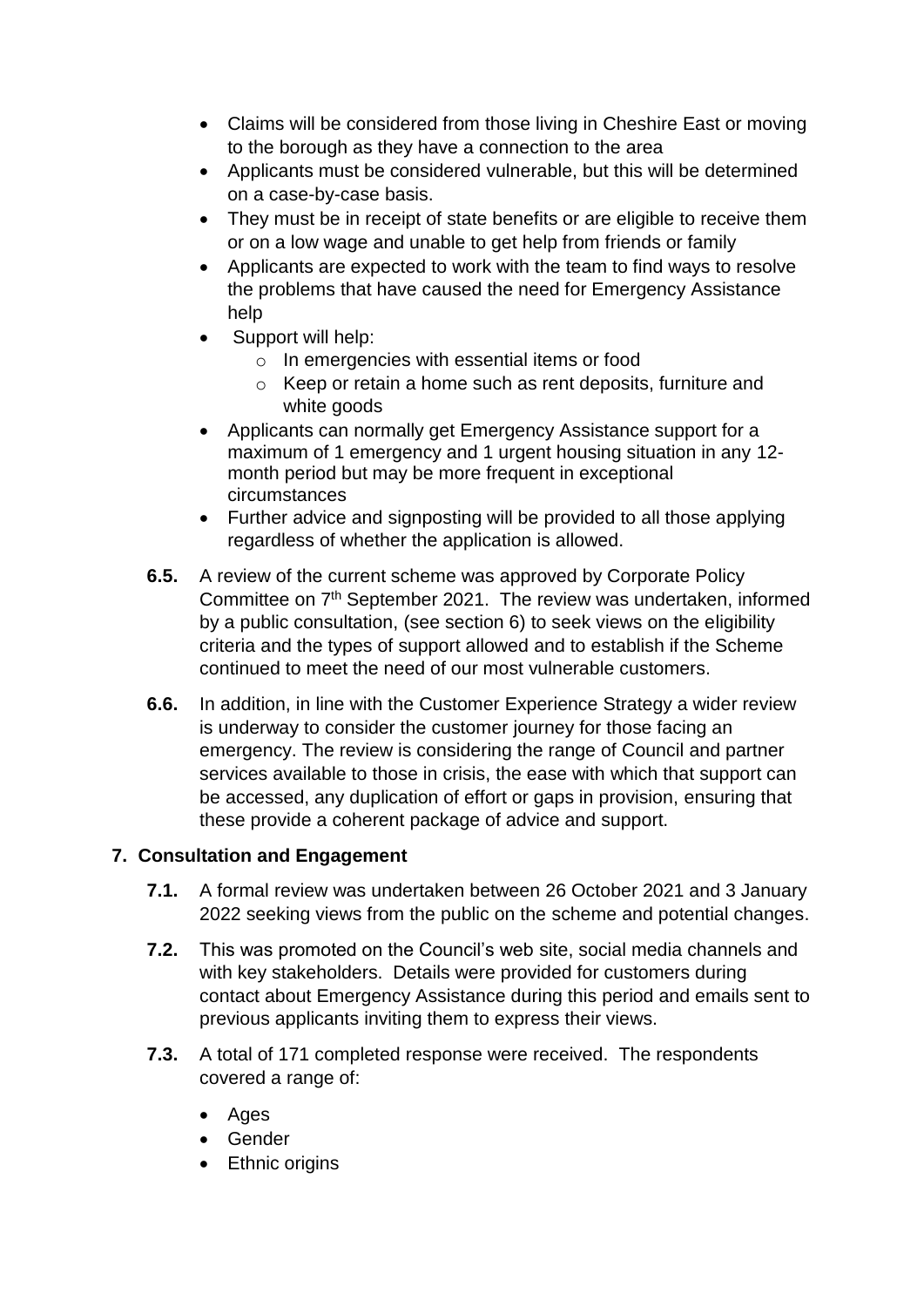- Those with day-to-day activities limited because of a health problem or disability
- 6 responses on behalf of organisations
- **7.4.** Most respondents were supportive of the key elements of the current scheme as follows:

| <b>Feedback</b>                                                                              | <b>Responses</b> |  |                 |             |
|----------------------------------------------------------------------------------------------|------------------|--|-----------------|-------------|
| Agree that assistance should only be provided<br>for those who accept support:               | <b>Agree</b>     |  | <b>Disagree</b> |             |
| to try and find work where able                                                              | 56.3%            |  | 25.6%           |             |
| to try and increase the wages of those<br>already in work                                    | 55.9%            |  |                 | 20.4%       |
| on managing a budget<br>$\bullet$                                                            | 66.9%            |  |                 | 16.3%       |
| Normally only one award may be made in a                                                     | <b>More</b>      |  | <b>As</b>       | <b>Less</b> |
| rolling 12-month period. Emergency food                                                      | regularly        |  | now             | regularly   |
| parcels may be agreed more frequently                                                        |                  |  |                 |             |
|                                                                                              | 47%              |  | 38.6%           | 3.6%        |
| Scheme is currently non-cash based, should<br>cash awards be made available                  | <b>Yes</b>       |  | <b>No</b>       |             |
|                                                                                              | 34.9%            |  |                 | 58.4%       |
| Should supermarket vouchers be issued as well<br>as referrals to food banks                  | <b>Yes</b>       |  |                 | <b>No</b>   |
|                                                                                              | 76.8%            |  |                 | 17.07%      |
| White goods are usually limited to one of the<br>following: Fridge Cooker Washing machine    | <b>Yes</b>       |  |                 | <b>No</b>   |
| (where medical needs or dependent children) Do<br>you feel this list should remain the same? | 64.4%            |  |                 | 30.1%       |
| Should the existing furniture classed as essential<br>remain the same?                       | <b>Yes</b>       |  |                 | <b>No</b>   |
|                                                                                              | 75.2%            |  |                 | 19.4%       |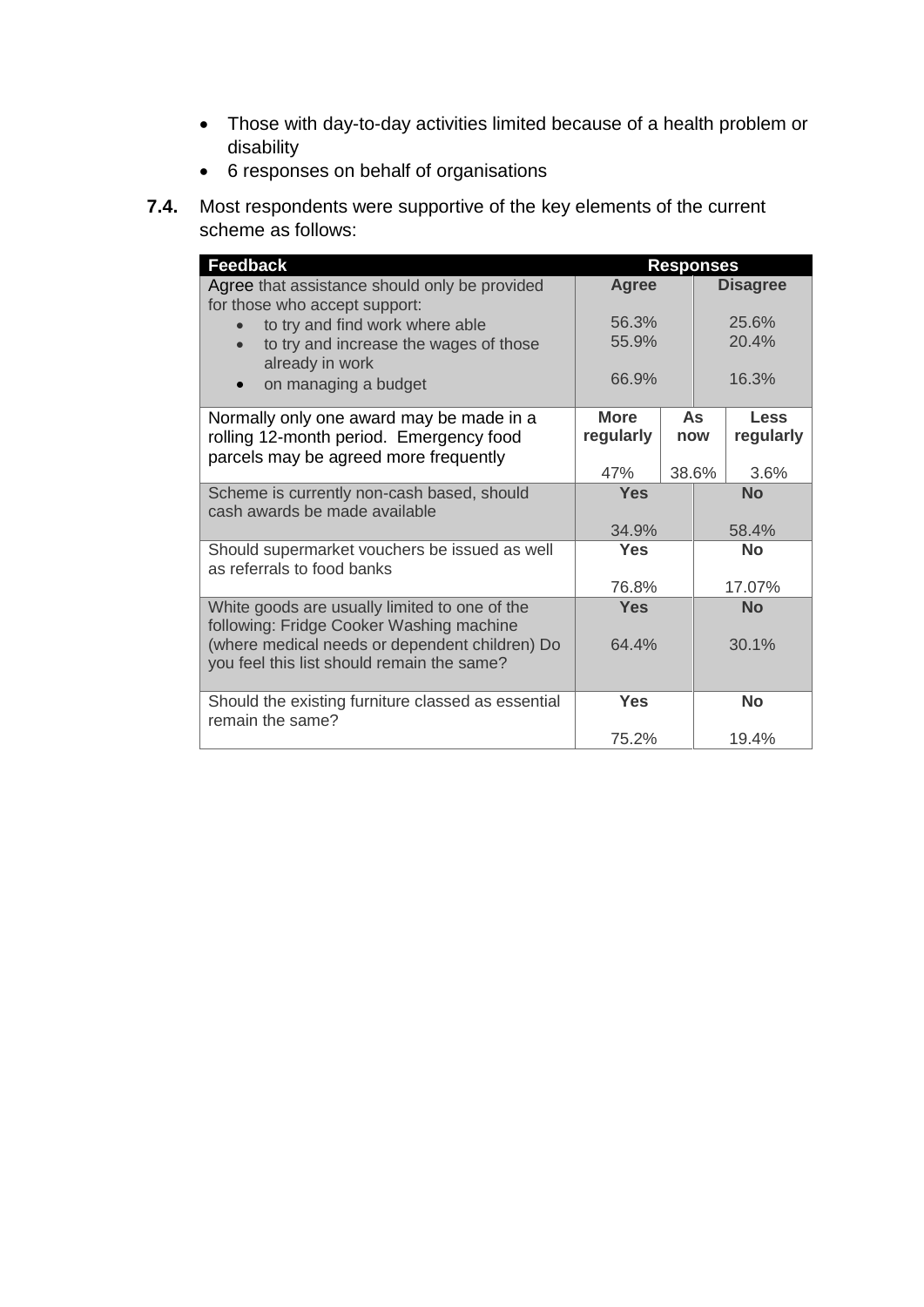

#### **7.5.** The following graphs show the responses to the key questions:

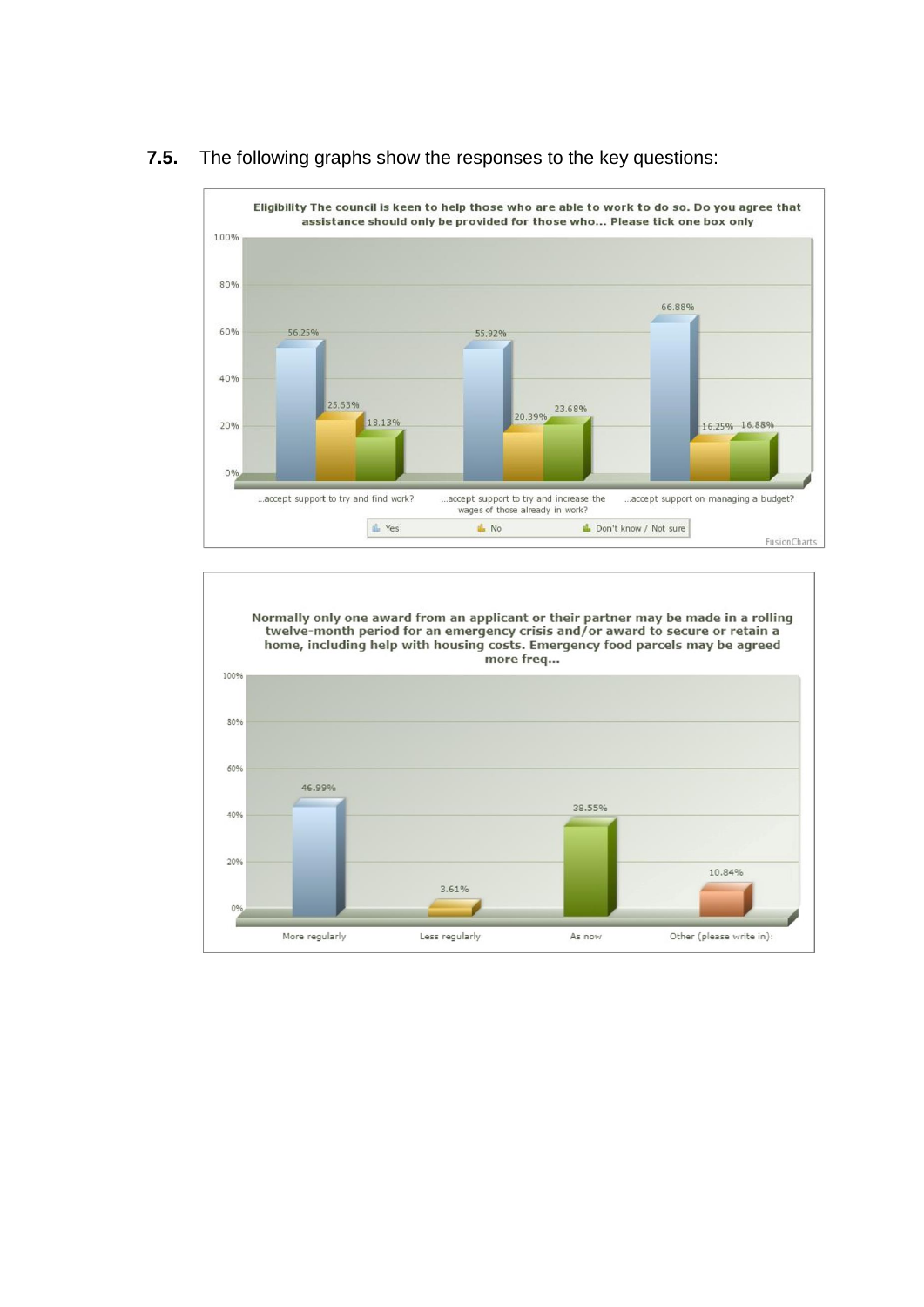

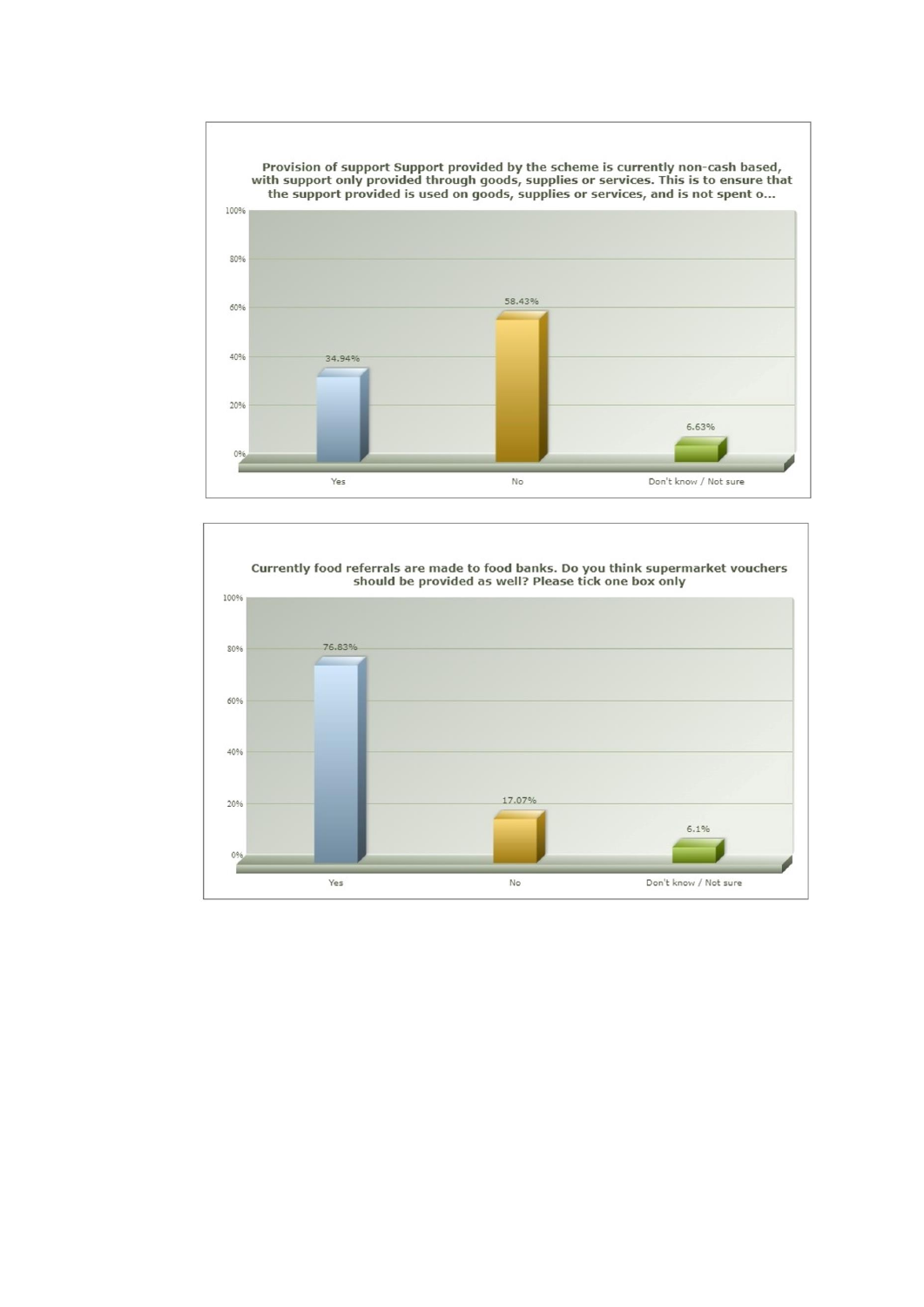



**7.6.** Respondents were invited to comment further, and the following summarises the responses:

#### **Criteria**

- Agree that those who are not in a position to find work are still eligible (covers a wide range of potential barriers)
- There needs to be a holistic and flexible approach
- Proof should be required for eligibility
- Some comments that there should not be any eligibility conditions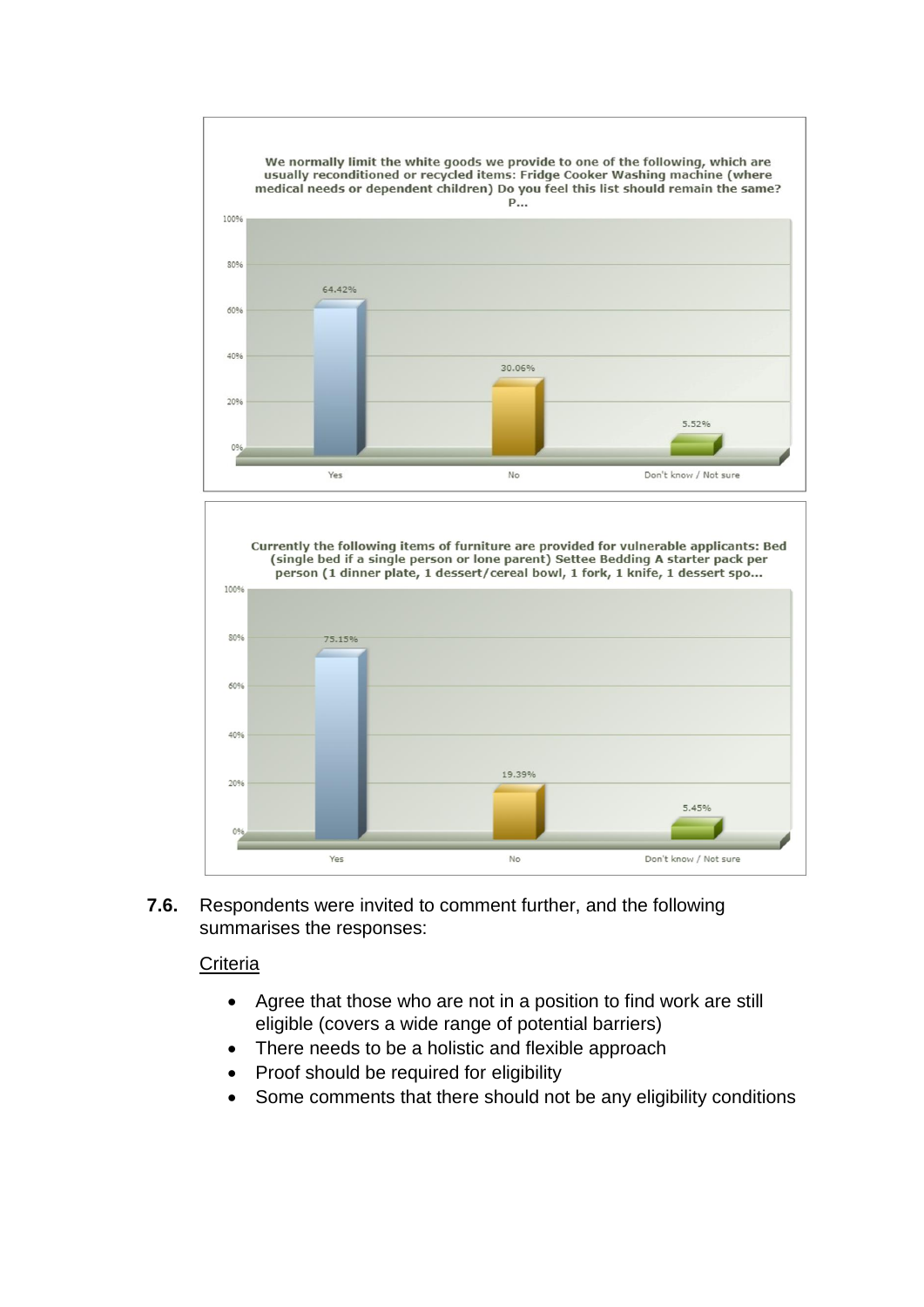# Awards

- Agree that additional awards should be made in exceptional circumstances
- Agree that foodbank referrals should be made more regularly
- Each case should be considered on its own merit
- Opposing views with regards to offering cash awards:
	- o Offers dignity and choice
	- o Open to abuse and could be used for non-essential items
	- o Utilities and supermarket vouchers allow for more flexibility and can provide more fresh items than foodbank parcels
	- o Concerns that supermarket vouchers should be restricted to food items
- Whilst majority agree that the choice of white goods is correct, washing machines should be considered for all and an option to provide more than one where there is a clear justifiable need. Should have option of microwave.
	- o Washing machines & freezers help with financial pressures and more cost effective
- Agreement about recycled and reconditioned goods where possible
- Furniture generally agreed but consider double bed for adult and have flexibility
- Mixed views on requirements and size of starter packs
- Consider help with removals, flooring, clothing, phones, travel costs, rubbish removal and utility bills
- Concerns about the scheme causing reliance
- Ensure signposting to other relevant organisations
- **7.7.** In addition the review invited feedback on customers experience when contacting the Council in an emergency. This is part of a wider review looking at improvements to the customer experience and the information available to them. It aims to ensure the Council provides a cohesive and consistent customer journey for those facing an emergency.
- **7.8.** Of the responses received:
	- 43.37% had contacted the Council when facing a crisis or emergency
	- 59.1% of these contacted the Council directly with the remainder being referred from partner organisations
- **7.9.** The majority of initial help and advice sought was via the web site followed by telephone contact: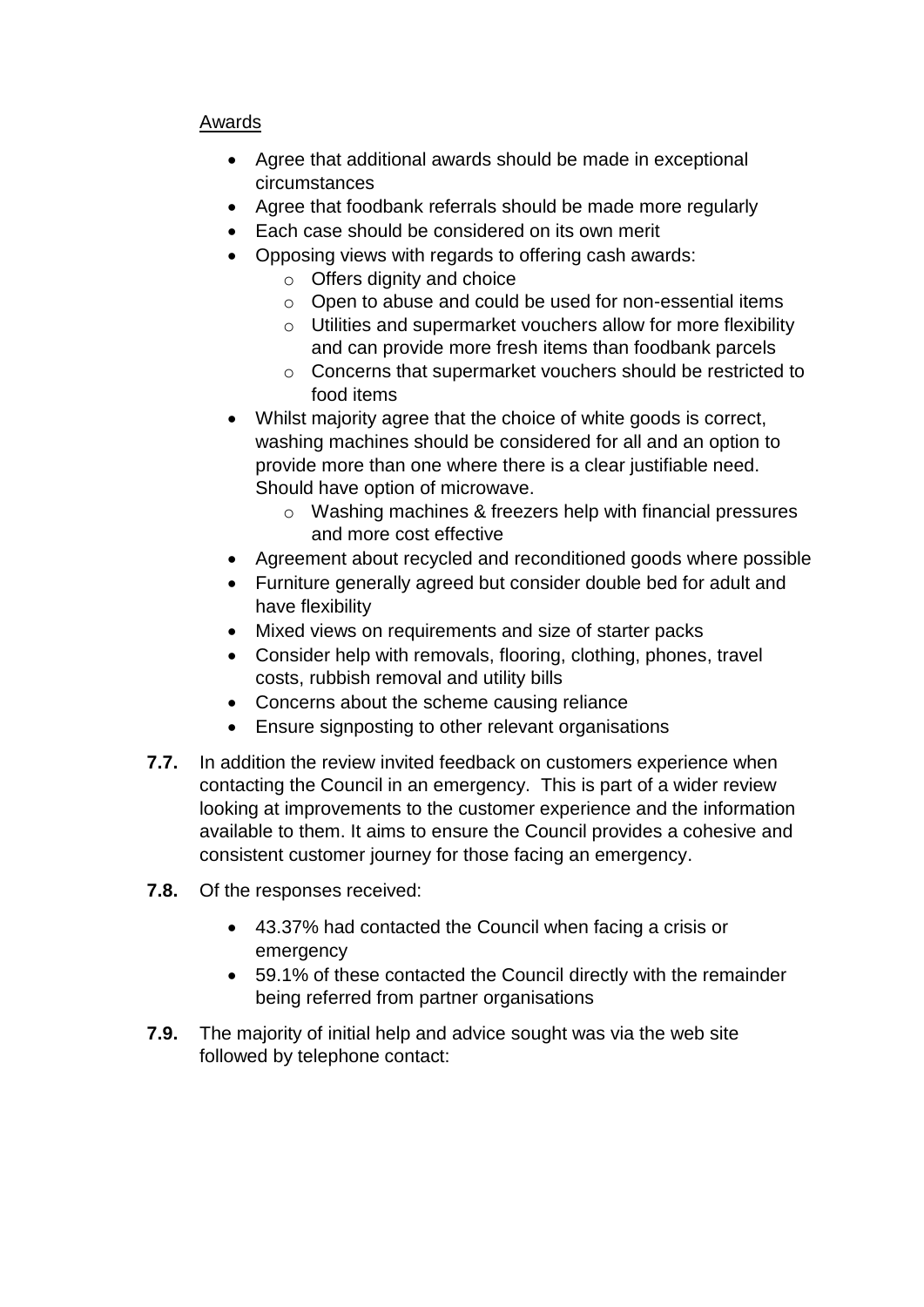

**7.10.** There were high satisfaction levels on both the ease of contacting the Council and the final outcome.



## **8. Implications**

## **8.1. Legal**

The scheme is discretionary, and the Council determines its own policy. The policy should be fair and reasonable and should be applied fairly and reasonably. Any consultation undertaken as part of a review should be in accordance with good practice and with the benefit of specific advice as necessary.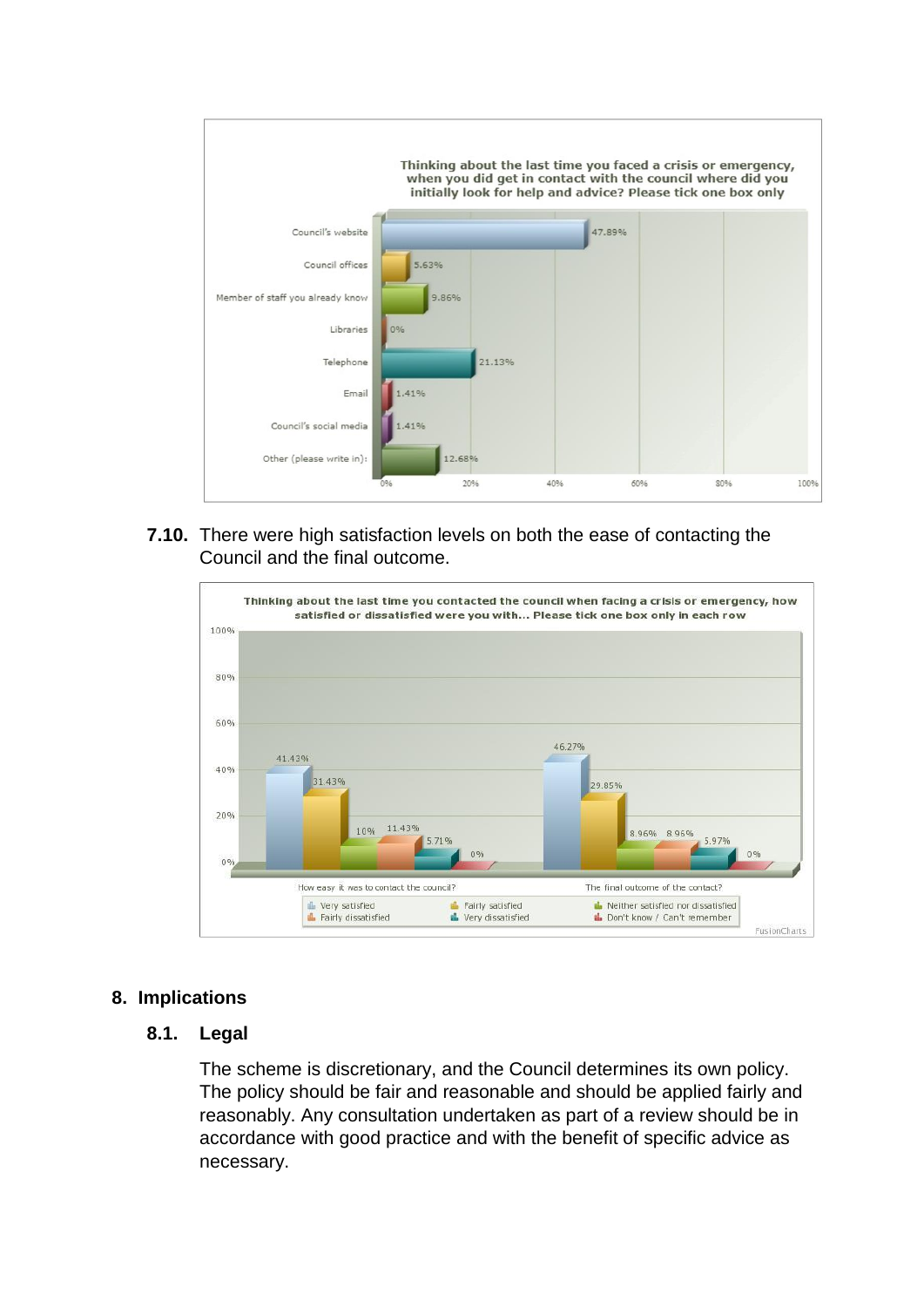### **8.2. Finance**

The recommendations in this report will have no impact on the Council's medium tern financial strategy, as the budget will remain at its current level of £220k per year.

### **8.3. Policy**

The review of the scheme supports the following strategic priority:

An open and enabling organisation

### **8.4. Equality**

The equality impact assessment on the Emergency Assistance Scheme has been updated following the results of this review of the scheme.

#### **8.5. Human Resources**

There are no staffing implications; the scheme will continue to be managed by the existing officers in the Benefits Section.

### **8.6. Risk Management**

As the scheme is demand led, there is a risk that a large increase in demand will exceed the budget.

To mitigate this, regular monitoring is undertaken and customers are requested to prioritise the support they need. Other funding schemes are explored as part of the support provided.

The risk environment around COVID-19 remains dynamic. Risk registers have been maintained as part of the Council's response to date and the plans for recovery.

## **8.7. Rural Communities**

There are no direct implications for rural communities

## **8.8. Children and Young People/Cared for Children**

There are no direct implications for children and young people

#### **8.9. Public Health**

There are no direct implications for public health

## **8.10. Climate Change**

The Emergency Assistance Scheme is fully digital; applications are made on-line and supporting evidence can be uploaded or submitted via email. Where possible reconditioned or refurbished furniture and white goods are provided.